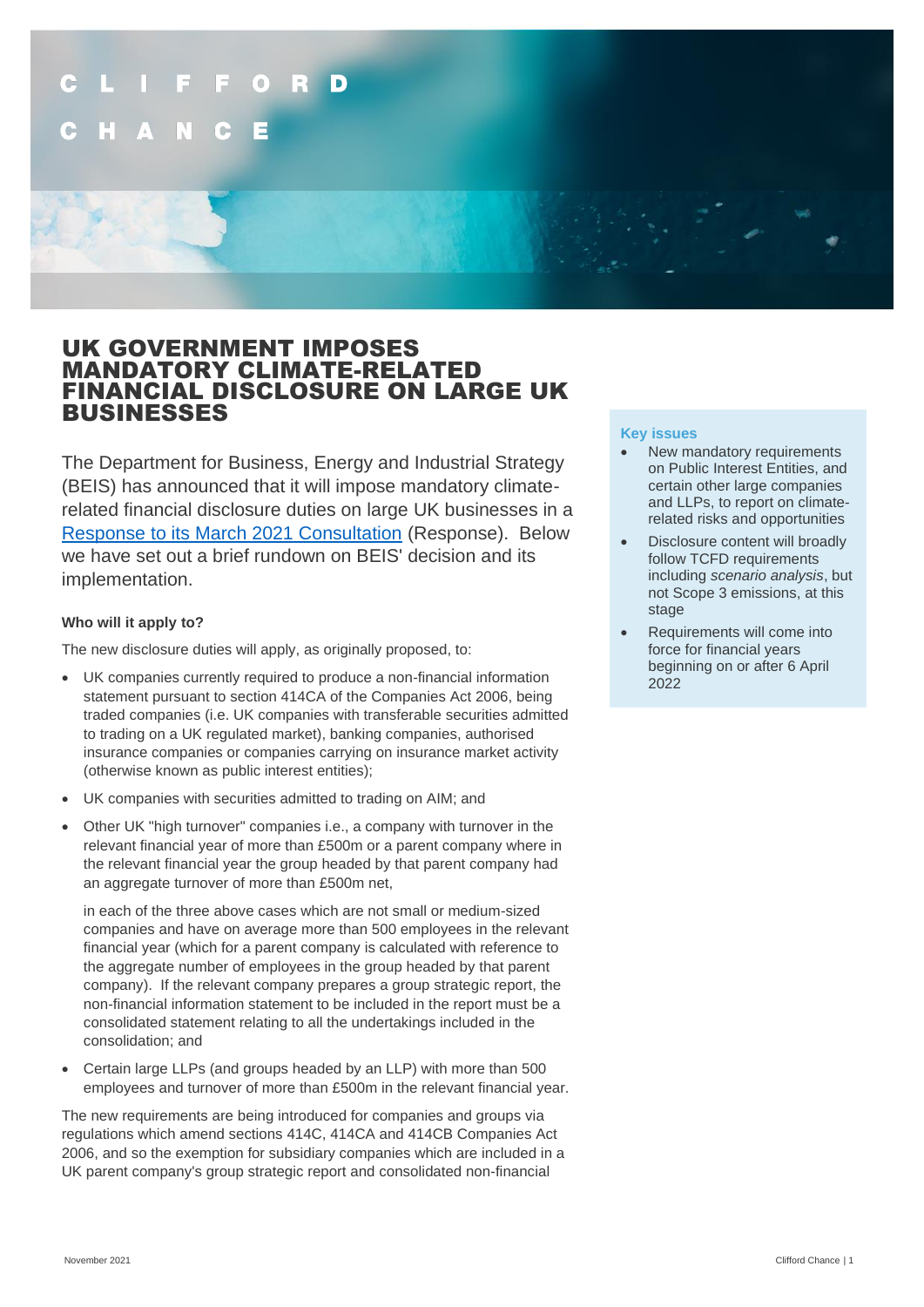## **IFFORD**

C H A N C E

information statement apply. However, since Brexit, there is no exemption for a UK subsidiary of an EEA parent company which may lead to some reporting overlap as discussed below.

### **What has to be disclosed?**

The information required to be disclosed is the largely same as that in the 11 Task-force on Climate-related Financial Disclosure (TCFD) Recommendations. This covers matters concerning governance of climate risks and opportunities, business *strategy, risk management and metrics and targets*. In a significant change of heart (and as we recommended in our response to the Consultation), BEIS has decided to require businesses to incorporate scenario analysis into their reporting (i.e. consideration of the resilience of their business model and strategy based on different climate scenarios). BEIS has also sensibly decided to base the required disclosures more closely on the 11 TCFD recommendations than it had originally proposed.

BEIS has pushed back a decision on whether reporting on Scope 3 (value chain) emissions should be made compulsory, saying "officials will also now consider [this] in due course". It seems that it may be some time before Scope 3 emissions disclosure becomes mandatory in the UK.

Businesses will be able to omit information required under the strategy and metrics and targets aspects '*where the information is not necessary for an understanding of the company's business*', as long as they provide a clear and reasonable explanation. Although in many cases this exemption might be similar to a 'materiality' assessment (e.g. as included in the TCFD recommendations), this might not always be the case, and it is hoped that that guidance anticipated from BEIS will clarify how this provision should operate.

For a full list of the topics for disclosure see the Annex to this Briefing.

### **Where will the information be disclosed?**

Disclosures will need to be made in a rebranded "Non-Financial and Sustainability Statement" (NFSS) and located in the strategic report (or in the Energy and Carbon Report for LLPs that do not prepare a strategic report).

If mandatory Scope 3 emissions reporting were to be implemented, this would be through the related Streamlined Energy and Carbon Reporting Framework (SECR) rather than under the proposed NFSS. For more information on the SECR, see our **June 2020** briefing.

### **What happens next?**

[Draft Regulations](https://www.legislation.gov.uk/ukdsi/2021/9780348228519) to implement the changes for companies have been laid before Parliament. Analogous amending provisions for LLPs will be published once those regulations have been approved. The requirements would then come into force on 6 April 2022 for financial years beginning on or after that date. The new framework would then be reviewed in 2023.

The Draft Regulations provide for the Government to issue guidance on reporting. It will be essential that the BEIS guidance is available well before 6 April 2022 to help businesses gear up for the new requirements.

### **Final Comments**

Obligated businesses with financial years starting on or soon after 6 April 2022 may have to work quickly to implement monitoring and reporting frameworks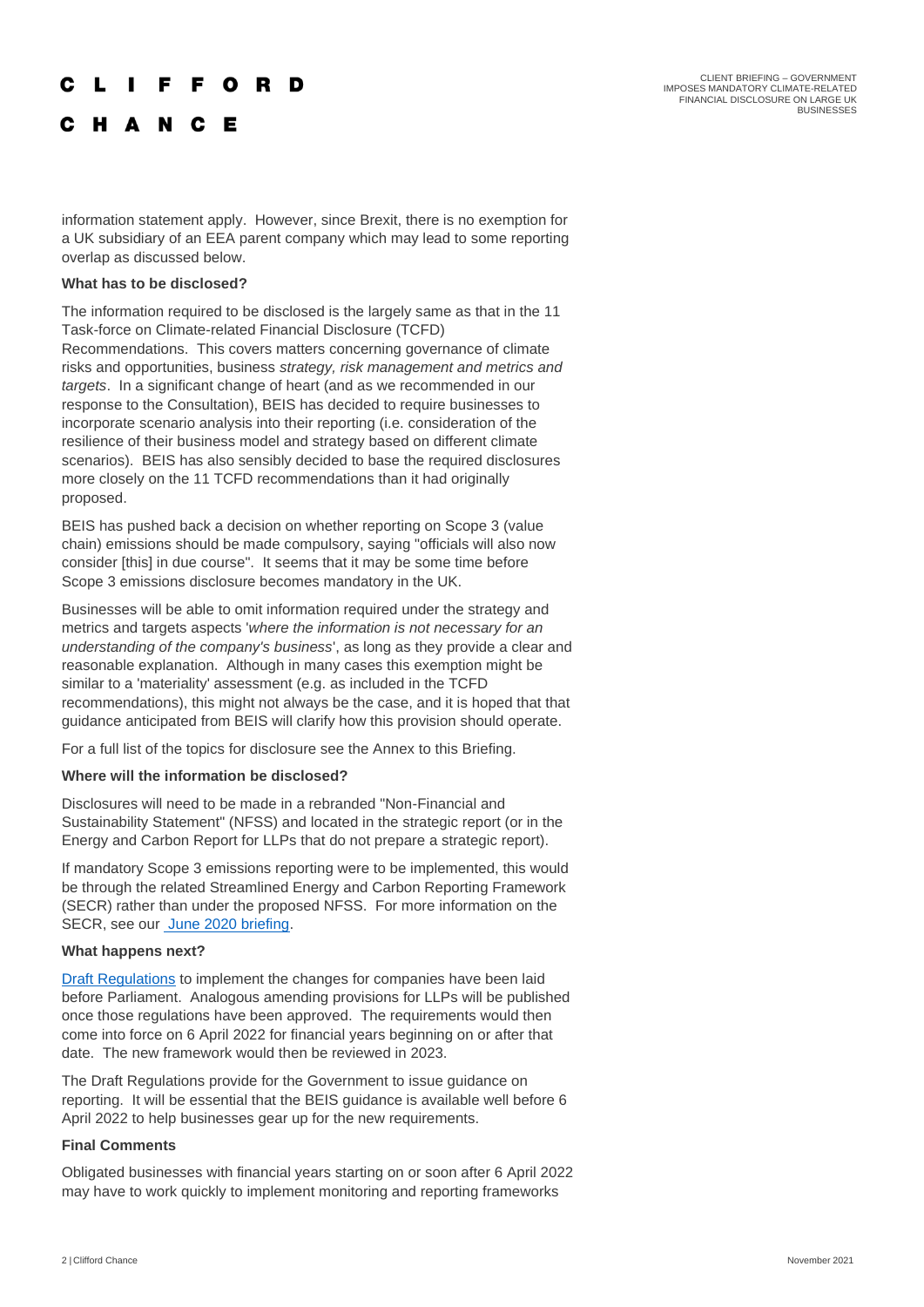### $\mathbf{L}$ F F O R

# C H A N C E

in time for the beginning of their 2022/2023 financial year. Since the new disclosure obligations are not subject to a comply or explain proviso, this will give added urgency to their preparations.

It is welcome that BEIS has decided to look further at how the climate-related financial disclosure will work alongside SECR reporting (and with the recently announced plans for a UK Sustainable Disclosure Requirements), and this will be subject to separate consultation. However, concerns were also raised by us and other respondents to the March 2021 consultation about the overlap between the FCA's Listing Rules on TCFD disclosure and the proposals contained in the March 2021 Consultation – i.e. premium listed entities would be covered by both sets of rules - and since then the FCA has decided to extend its TCFD Listing Rules requirement to standard listed companies and issuers of debt and debt like instruments further increasing the overlap. Given BEIS' decision to more closely reflect the TCFD recommendations in the Draft Regulations, this overlap may be less problematic, but there are still areas of divergence (e.g. in relation to materiality and the comply or explain basis of reporting). The response says little about the overlap with Listing Rules and it is hoped that the BEIS guidance, and FCA guidance, will clarify how listed entities covered by both rules should proceed.

Furthermore, we commented on the need to ensure BEIS's proposals did not create additional overlap in view of the EU's proposed Corporate Sustainability Reporting Directive (CSRD) which could result in UK subsidiaries of EUbased groups with equity shares admitted to the FCA's Official List having to report (or provide information for reporting) under three different sets of TCFDbased regimes (See ou[r July 2021 briefing](https://www.cliffordchance.com/briefings/2021/07/fca-consults-on-extending-climate-related-disclosure-requirement.html) for additional commentary on this including likely areas of reporting overlap). The Response does not mention the CSRD proposal, but we hope that BEIS will keep the impacts for multijurisdictional businesses groups in mind as the CSRD progresses, and as TCFD-related reporting proposals emerge in other jurisdictions.

Businesses affected by these new requirements should begin to consider, if they have not already, their approach to preparing for climate-related financial disclosure and how it links to reporting that they already undertake.

Recent guidance which may assist companies in preparing their TCFD disclosures includes the [FRC's Financial Reporting Lab's report on developing](https://www.frc.org.uk/getattachment/09b5627b-864b-48cb-ab53-8928b9dc72b7/FRCLab-TCFD-Report_October_2021.pdf)  [practice:](https://www.frc.org.uk/getattachment/09b5627b-864b-48cb-ab53-8928b9dc72b7/FRCLab-TCFD-Report_October_2021.pdf) and th[e LSE's climate reporting guidance.](https://docs.londonstockexchange.com/sites/default/files/documents/LSE_guide_to_climate_reporting_final_0.pdf)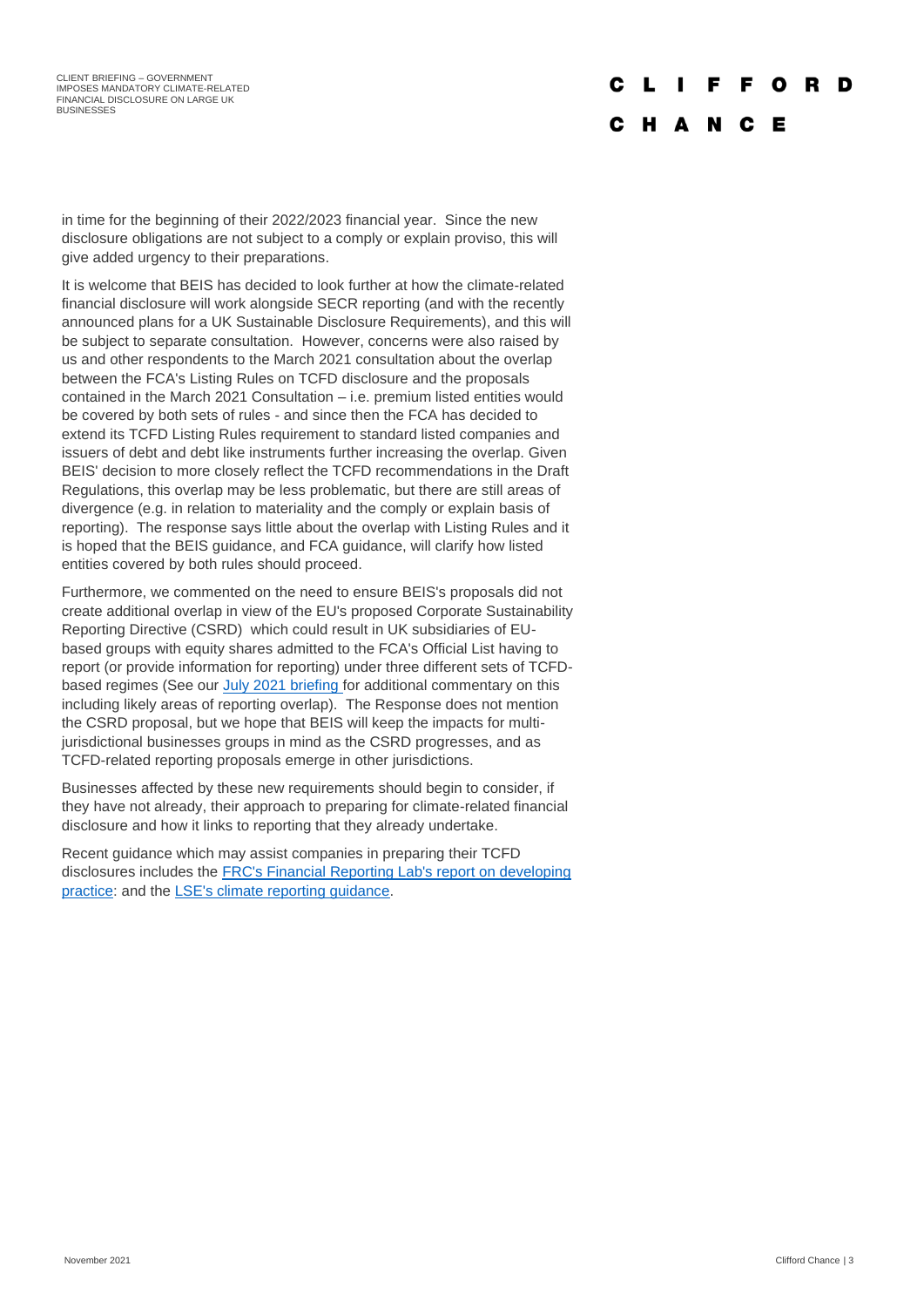### **IFFORD** L

# C H A N C E

## **ANNEX**

### **Full list of climate topics for disclosure under the Draft Regulations**

- (a) a description of the company's governance arrangements in relation to assessing and managing climate-related risks and opportunities;
- (b) a description of how the company identifies, assesses, and manages climate-related risks and opportunities;
- (c) a description of how processes for identifying, assessing, and managing climate-related risks are integrated into the company's overall risk management process;
- (d) a description of—
	- (i) the principal climate-related risks and opportunities arising in connection with the company's operations, and
	- (ii) the time periods by reference to which those risks and opportunities are assessed;
- (e) a description of the actual and potential impacts of the principal climate-related risks and opportunities on the company's business model and strategy;
- (f) an analysis of the resilience of the company's business model and strategy, taking into consideration different climate-related scenarios;
- (g) a description of the targets used by the company to manage climaterelated risks and to realise climate-related opportunities and of performance against those targets; and
- (h) a description of the key performance indicators used to assess progress against targets used to manage climate-related risks and realise climate-related opportunities and of the calculations on which those key performance indicators are based.